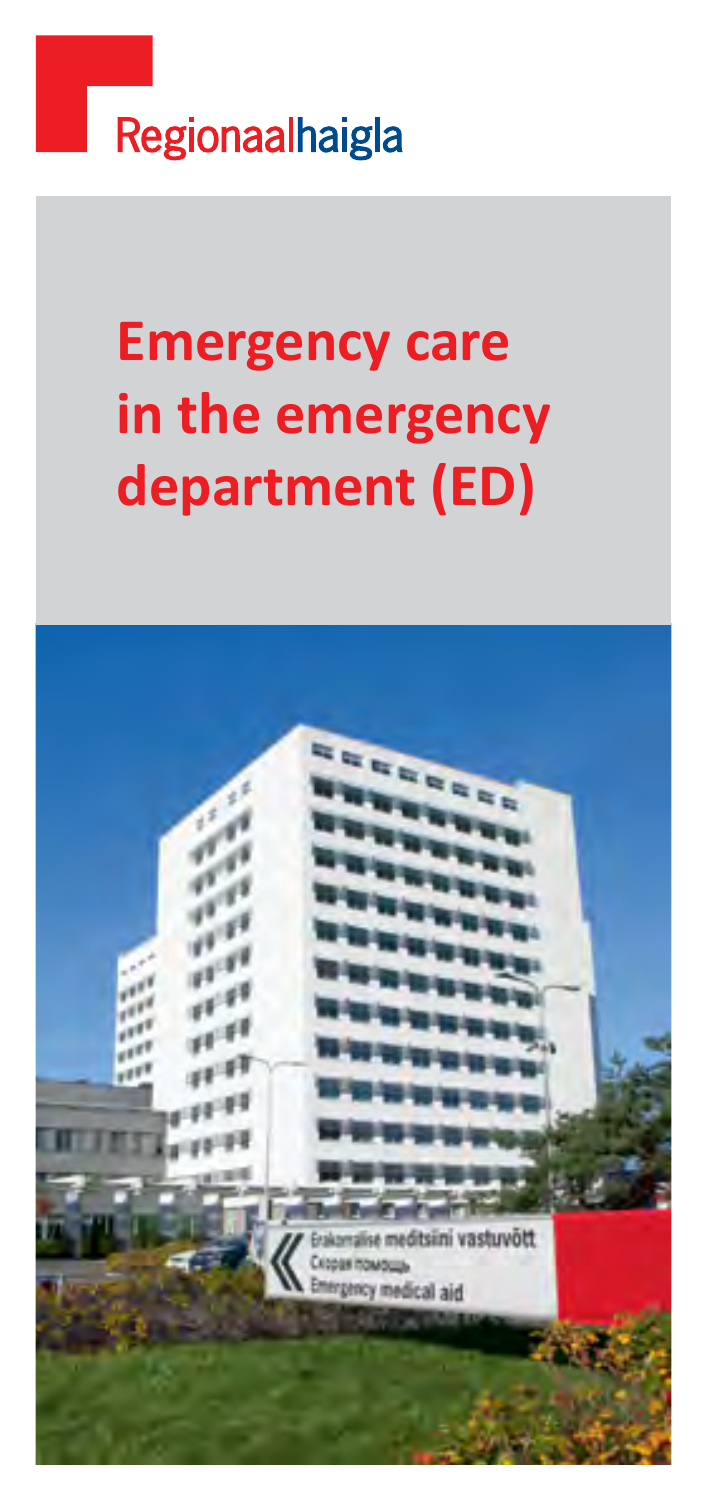**The North Estonia Medical Centre** provides specialty care for nearly 135,000 patients, including 40,000 inpatients with 1250 hospital beds. We have the largest emergency department in Estonia, where medical emergency services are provided in all disciplines, excluding ophthalmology (eye specialist), eye surgery, paediatrics and obstetrics. Emergency care is provided to nearly 80,000 patients per year, with an average of 220 patients per day. The Centre of Emergency Medicine also functions as a national and Tallinn-area disaster medical care centre and our task is to ensure higher medical readiness during state visits and large events.

**The Emergency Department (ED) provides emergency care** in acute diseases, trauma and intoxication. In accordance with Healthcare Services Organisation Act § 5, emergency care means health services that are provided in situations where postponement of care or failure to provide care may cause the death or permanent damage to the health of the person requiring care. **Emergency care is provided at the ED of Regional hospital to patients from 16 years of age,** we therefore ask you to go to the Tallinn Children's Hospital with **children under 16 years**.

Care for emergency patients is provided 24 hours a day.

Please take into account that in the ED patients in critical condition are attended outside the general queue. The determination of the status of patients is a 5-step triage category system based on the patient's condition – red, orange, yellow, green and blue.

**NB! If you feel that your condition deteriorates (disturbing and unbearable pain, inability to sit or stand), inform the waiting room staff about this.** 

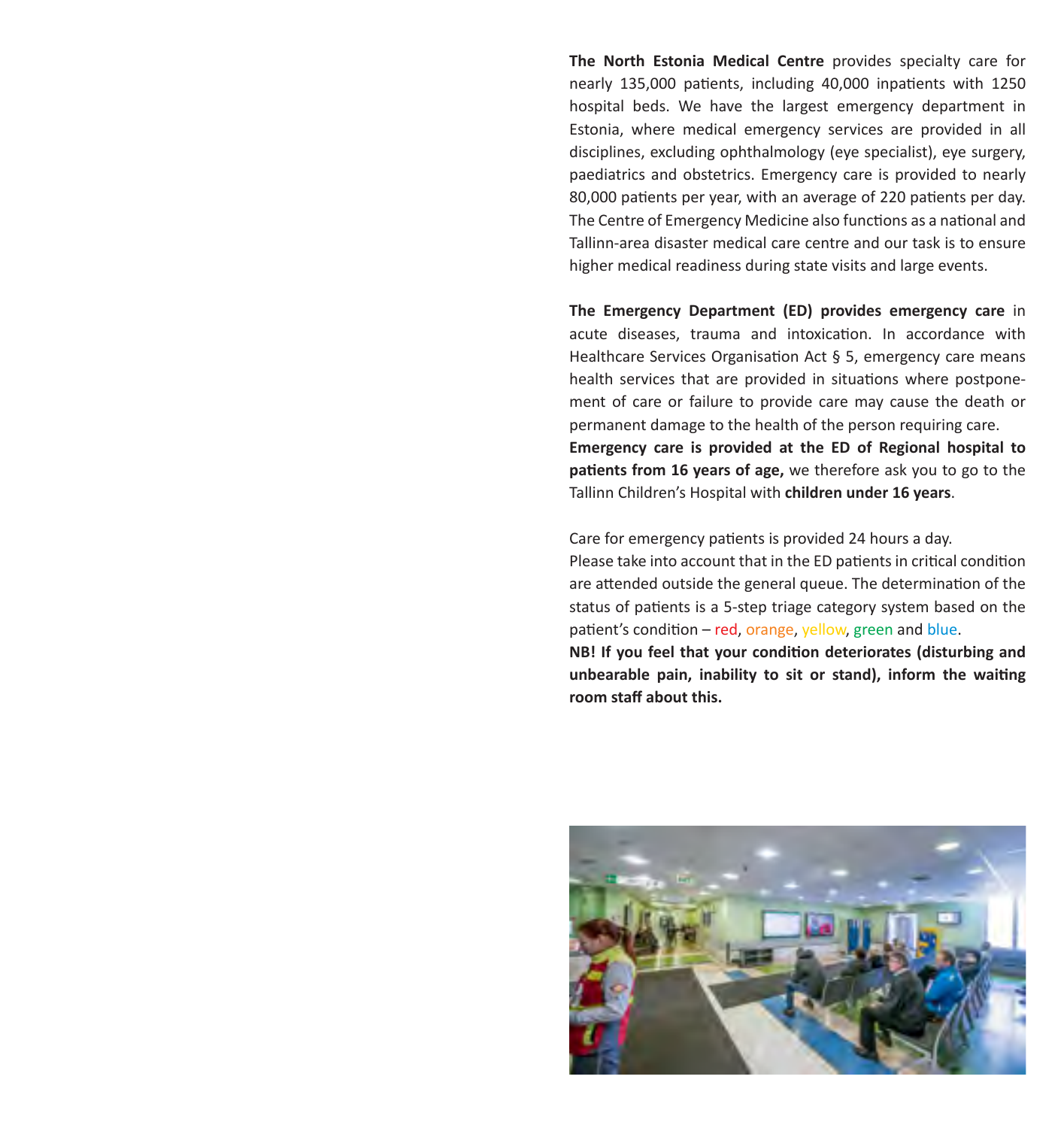The Regional Hospital ED is divided into three units: intensive care unit, monitoring unit and outpatient unit.

Separate entrances and triage nurse desks are separate for patients who have come on their own and for ambulance patients.

## **Intensive care unit**

The intensive care unit provides necessary initial treatment and diagnostic procedures for the stabilisation of patients in critical conditions. In most cases the hospital has received information about a patient in a critical condition from the ambulance or reanimation team beforehand and upon the arrival of the patient, a skilled team is already prepared. The intensive care unit is equipped with all the necessary equipment and medicines for intensive care.



# **Monitoring unit**

Most patients arrive at the monitoring unit by ambulance. The condition of these patients is not critical, but mostly they need quick help and continuous monitoring due to the nature of the illness or trauma. Separate isolation units are for contagious patients.



## **Outpatient unit**

The outpatient unit offices provide care for patients who are seeking inevitable care by themselves or with a referral letter from a doctor as well as patients in milder conditions who have arrived by ambulance.

The visits to a physician take place in four specially equipped office which each is specialized on serving patients with several different complaints.



**Principles of work at the Emergency Department**

- The ED provides emergency care in acute diseases, trauma and intoxications.
- The task of the ED **is not** finding solutions to your long-term health problems and it is also not faster access to elective medical investigations.
- The aim of investigations is the exclusion or confirmation of acute medical conditions in case of clinical suspicion. No blood test or radiological study is carried out at the sole request of a patient without medical indications.
- If based on the investigations no medical condition requiring rapid intervention and immediate treatment can be found, you will be given further treatment recommendations and recommendations for further investigations, including consultations, which take place on an outpatient basis by a family doctor or a medical specialist.
- A narrow specialty consultation (e.g. neurosurgeon, orthopaedic surgeon and others) take place in the ED only on specific medical indications, which are determined during the visit to the ED doctor and do not rely on the referral letter from a family doctor or the patient's or relatives' wishes.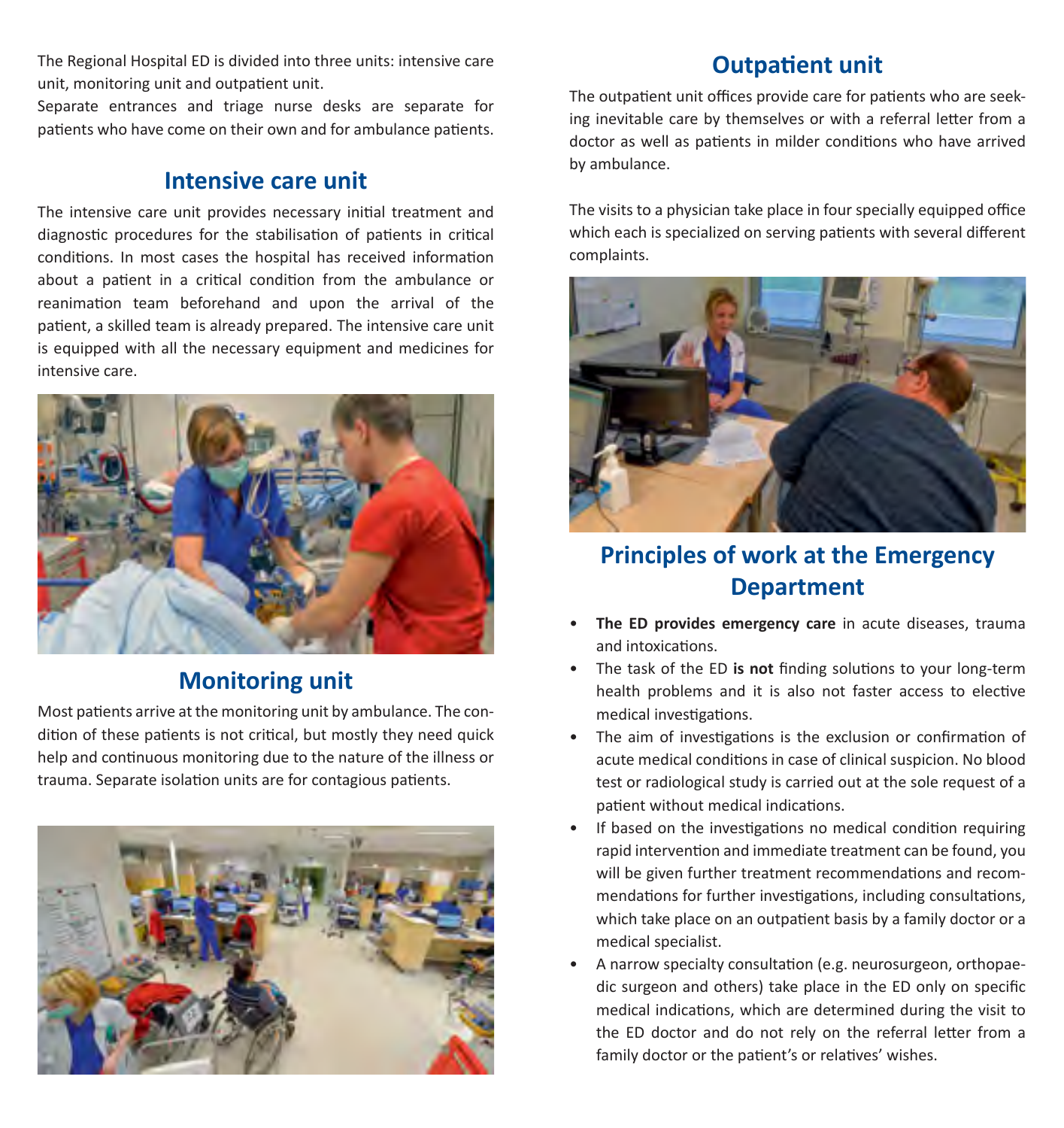# **Which health issues should warrant a visit to your family doctor**

- Moderate and/ or persistent pain headache, joint or lower back pain, earache, sore throat, abdominal pain.
- Trauma not involving swelling, deformation or limited mobility in the injured area; minor trauma.
- Insect bite, including tick bites.
- Blood in stool; threads of blood in sputum; frequent nosebleed episodes.
- Infectious diseases of the upper respiratory system (cold, cough, etc.).
- Stomach viruses or digestive complaints (nausea, vomiting, heartburn, stomach-ache, diarrhoea, etc.).
- Allergy symptoms (dermatitis, asthma, hay fever, rhinitis).
- Cardiac arrhythmias occurring more than 48 hours ago and not accompanied by hypoxia or chest pain, in patients who are not using anticoagulants (blood thinners).
- Frequent urination, discomfort or pressure upon urination, difficulty urinating, genital discharge, suspected STD.
- Decline in visual acuity, discharge from eyes, eye infection.
- Decline in auditory sense, noise/ sounds in ear, discharge from ear.
- Flare-up of chronic illnesses (high arterial blood pressure, etc.).
- Subcutaneous infections (boils, etc.); rosacea, dermatitis; chronic ulcers; herpes.
- Affective disorders depression, mood disorder, anxiety.

**NB!** In case of acute health conditions the family doctor must provide visit time during one day, in other cases in 5 working days. With a referral letter from a family doctor it is possible to register for an outpatient visit to a specialist. In addition to the general queue it is possible to register for a paid visit (including ear-nose-throat specialist, orthopaedic surgeon, neurologist, etc.). Information about visits to medical specialists can be found on the hospital's website www.regionaalhaigla.ee, by phone on 617 1049 and digital registrations www.digiregistratuur.ee.

Please note that other healthcare institutions may provide shorter waitlists than the North Estonia Medical Centre. The list of healthcare providers and contacts with the waitlists can be found on the website of the Health Insurance Fund.

# **Which health issues should warrant a visit to the Emergency Department**

• Severe and sudden-onset pain – dull, tight, squeezing or crushing chest pain; severe and oppressive headache with sudden onset, possibly accompanied by vomiting and balance problems; very severe abdominal pain with repeated vomiting; very severe pain that does not respond to orally administered pain relievers.

**Note: In the absence of high fever, facial pain (including toothache), pain in limbs and lower back pain are not lifethreatening! First consult your GP or ask for advice on the GP telephone hotline, 1220.**

- Newly occurred trauma, swelling in the injured area, deformation and limited mobility, wounds, burns, chemical burns, electrical trauma, etc.
- Foreign object lodged in airways, digestive tract or elsewhere in the body.
- Persistent haemorrhage in digestive tract; haemorrhage in urinary and reproductive ducts; acute nosebleed; acute haemoptysis (coughing up blood).
- Stroke symptoms sudden difficulty with speaking and paralysis on one side of the body, sudden-onset balance problems, dizziness, loss of memory or consciousness.
- Extreme weakness, lethargy.
- Persistent fever of over 38.5 °C that does not respond to feverreducing medications, high fever in the elderly.
- High fever and/ or constant vomiting in the case of a chemotherapy patient.
- Shortness of breath, hypoxia, severe asthma attack.
- Acute allergic reaction accompanied by hypoxia, extensive rash affecting entire body, swollen tongue, difficulty swallowing, etc.
- Urinary incontinence.
- Cardiac arrhythmias occurring in the last 48 hours or arrhythmias lasting more than 48 hours accompanied by hypoxia or chest pain.
- Symptoms of thrombosis sudden onset of pain and swelling in extremities, mainly in calf; extremity is cool to the touch and white or reddish-purple in colour.
- Skin infections extensive suppurative infections (abscess, phlegmon) accompanied by pain and fever and which need to be lanced; infected wound accompanied by fever and swelling spreading rapidly (in a matter of hours) in the injured site.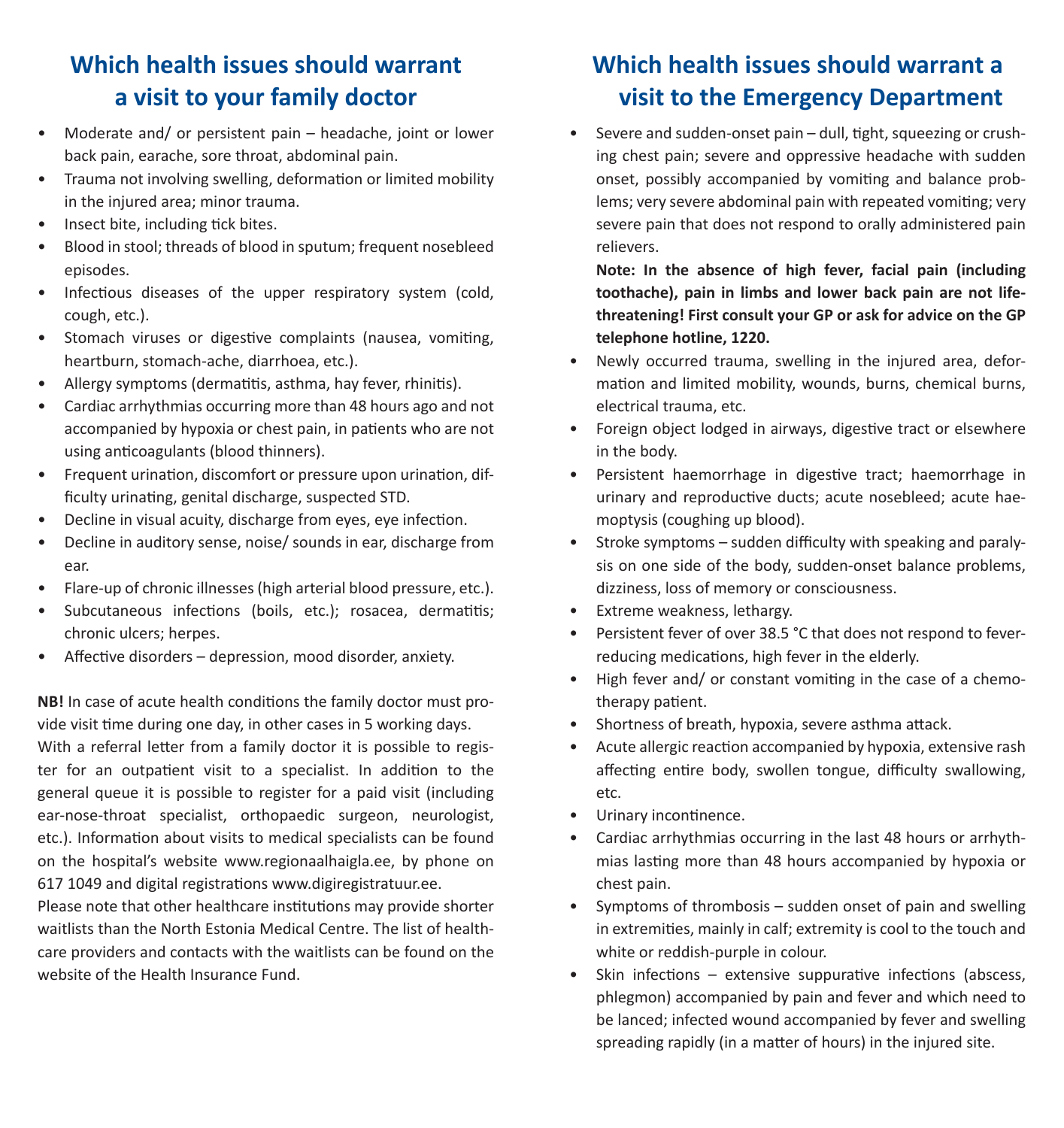• Psychological disturbances – acute psychosis (delusions, hallucinations, paranoia); confusion.

The described symptoms may indicate a life-threatening health condition, which mostly involves disorders of the general condition that **prevent the continuation of day-to-day operations** and therefore we recommend calling the ambulance for faster assistance!



# **If you have come to the ED**

- Take a queue number from the machine.
- Provide the customer service agent with **an identity document** (this is mandatory) and pay a visit **fee of 5 euros**. Patients under the age of 18 as well as pregnant patients are not subject to a visit fee.
- If you've come by car to the ED, register your parking ticket at the customer service.
- Then y**our health status is assessed by a special triage nurse** who will evaluate your health indicators and decides on the basis of your complaints, whether we are able to provide care and investigations to you in our department or whether you need to turn to your family doctor for an appointment. If necessary, we will give a recommendation on how to handle your condition at home. The nurse determines based on the complaints and critical indicators and according to triage principles (where appropriate, after consultation with a doctor) whether the patient needs immediate management by a doctor or if it can wait for up to 6 hours.
- **Based on your health condition you will be directed either to the monitoring unit or patient's waiting area to wait for a visit to a doctor.** Your queue number will appear on the screen next to the door of the office; there is also information on your place in the queue and your triage category. There is a separate queue for every office; patients with more severe conditions are given priority.
- **During the medical examination** the doctor determines necessary initial analyses and radiological (X-ray, ultrasound, CT scan) investigations on the basis of the examination. After giving analyses and investigations you need to wait for the results for an average of 2 to 3 hours. Based on the results of the investigations and after the consultation your further treatment will be decided (inpatient or outpatient care). If you are directed for home treatment and your health condition deteriorates at home, we ask you to contact ED or call an ambulance immediately.

## **Recommendations**

- If your relative is brought to the ED, you can be informed on his or her condition on the phone **617 1369**. Since the results of the medical examination, investigations and analyses can take at least 2–3 hours, it is not reasonable to call earlier. We assure you that your relative is taken care of and he or she is under continuous medical monitoring.
- If the patient remains in the hospital for treatment, then you can receive information about the department phone number on the hospital hotline 617 1300.
- If you come to the ED, be sure to take an identity document along; additionally you should take if possible summaries of previous medical history and the list of medicines used on a daily basis. Also, bring your ATM card or a little cash, so you can pay for the visit fee (children under 18 years and pregnant women are not subject to a fee), buy drinks or snacks from the waiting area vending machine.
- Please take into account that if you are referred to in the help, and allowed home (this can also take place at night), then to return to the home to get close to the car, use public transportation or order a taxi. Be sure to give a contact phone number of your relatives to the medical personnel and take along a charged mobile phone.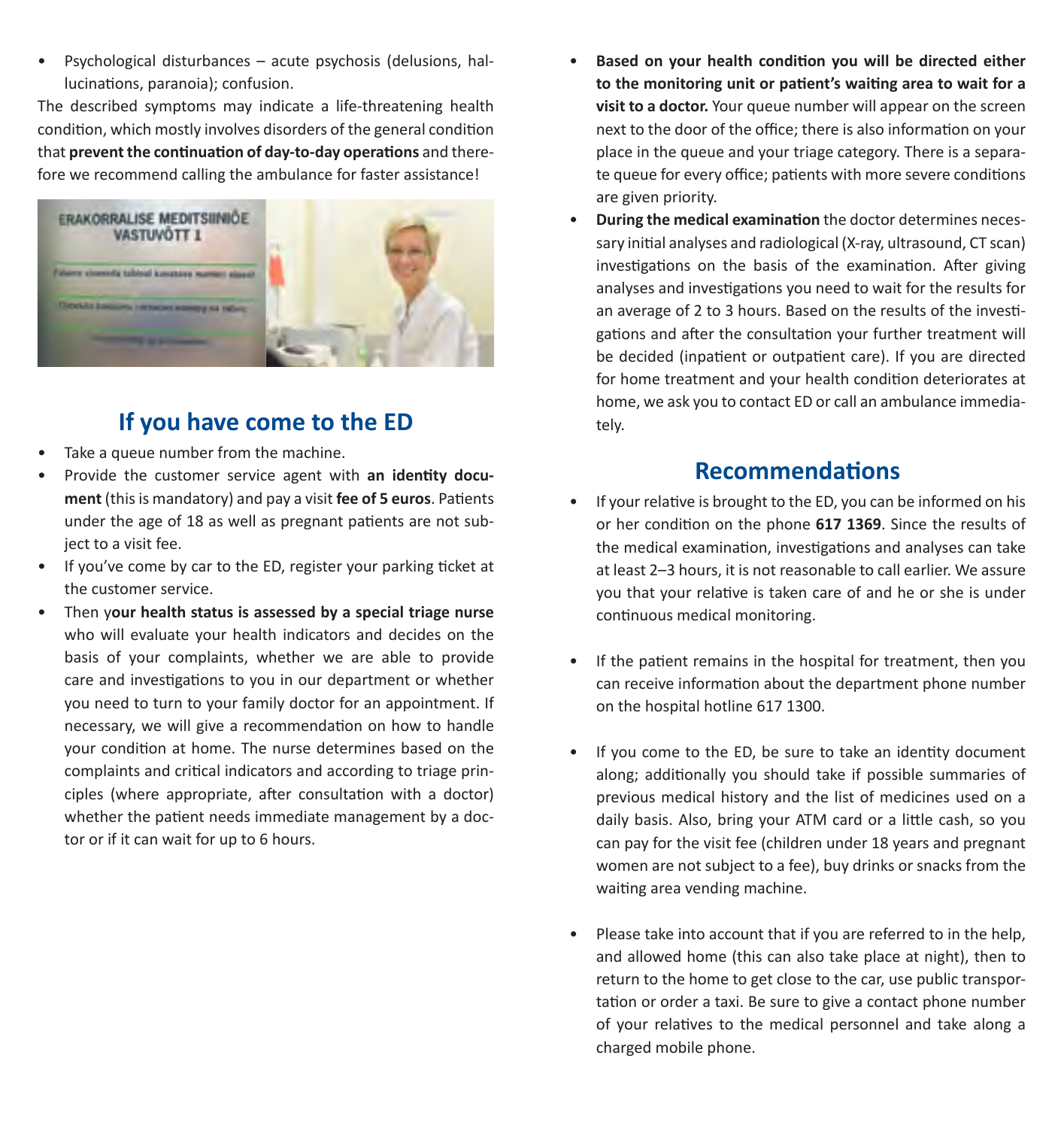## **Stages in accessing the ED**



## **Paying for healthcare services**

The North Estonia Medical Centre accepts the following insurance and guarantees:

- **Estonian Health Insurance Fund health insurance**
- **Health insurance from a European Union member state**, certified by a valid European Health Insurance Card or Provisional Replacement Certificate

**Please note:** Patients undergoing scheduled procedures must have, in addition to the Health Insurance Card, an **E112 or S2** certificate

- **ERGO** insurance certified by a valid ERGO insurance card (validity can be checked at www.ergo.ee/raviabi)
- **TRICARE** letter of guarantee (US/NATO military)
- **Falck Autoabi OÜ** letter of guarantee
- Letter of guarantee issued by the **Defence Resources Agency, the Estonian Defence Forces** or **Tallinn Prison**

Patients who hold the abovementioned insurance coverage and letters of guarantee pay the co-payment/deductible specified by law or in the insurance policy. The Medical Centre will invoice the insurer or guarantor directly for the balance.

Patients who lack the abovementioned insurance coverage or letter of guarantee shall be provided healthcare services based on the general terms and conditions for provision of paid healthcare services.

Paid healthcare service shall be provided to anyone who expresses a corresponding desire, lacks contraindications for receiving healthcare and who has agreed with the Medical Centre on the provision of paid healthcare services. Patients shall pre-pay for paid healthcare services. The Medical Centre's customer service associate can provide more details about paid healthcare services.

**Please note:** Finland's KELA card is health insurance only valid within Finland and does not exempt the holder from payment. Nor are KELA forms E106 and E121 (S1) a basis for provision of medical care. This form must first be registered with the Estonian Health Insurance Fund; the person is then entered into the health insurance database and can receive healthcare service upon presentation of an identity document.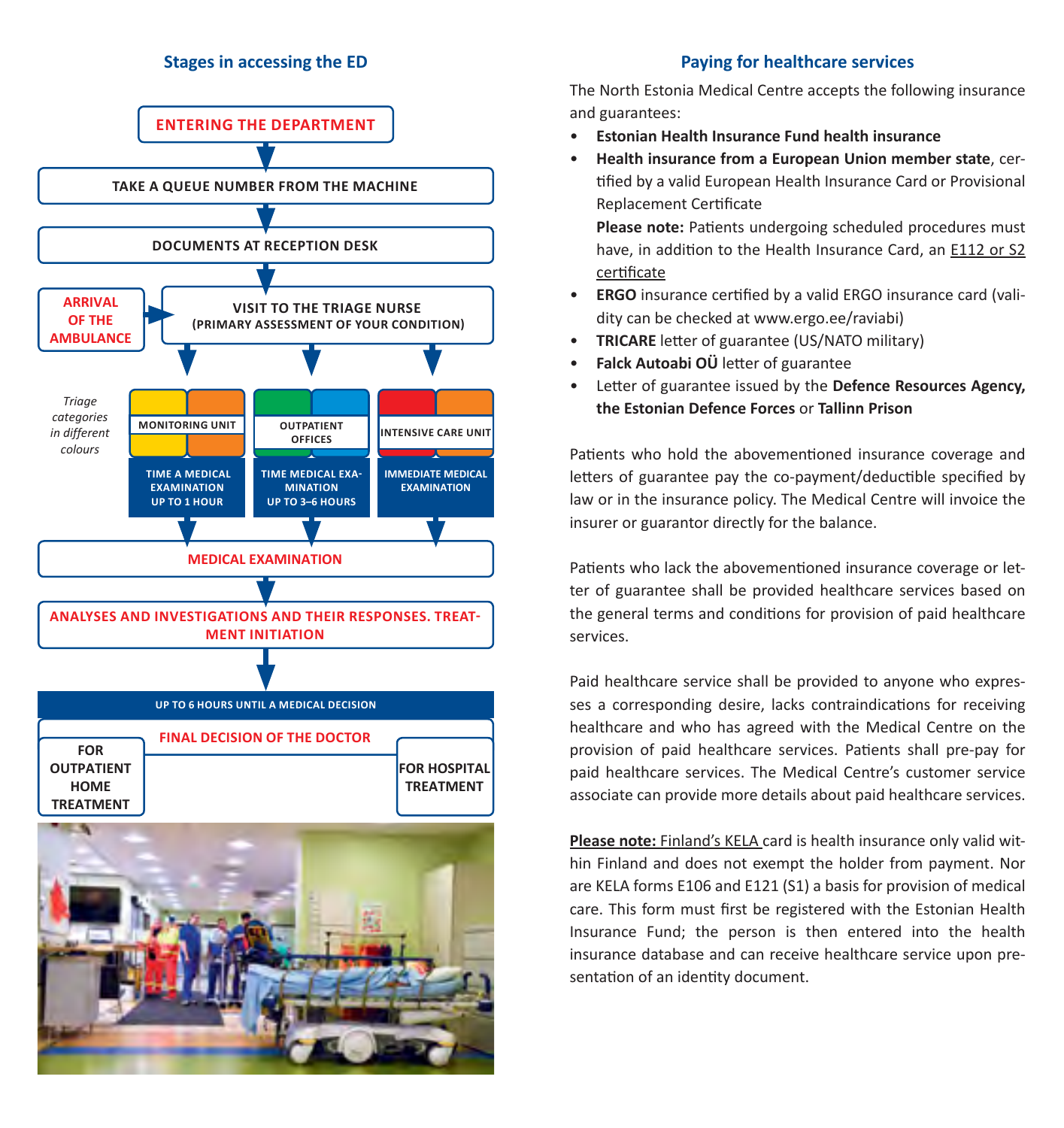## **Parking**

Parking in front of the ED behind the barrier gate is free of charge for patients turning to the ED. If you've come by car to the ED, register your parking ticket at the customer service. Upon departure from the department enter the parking ticket to the pay machine in the waiting area. The pay machine will shows a cost of "0" EUR for registered tickets.



Parking in the parking lot in front of the ED behind the barrier gate is free for 15 minutes. This is the time during which it is possible for relatives or a taxi to bring the patient and to come for the patient from the Emergency Department. In this case, you do not need to register your parking ticket.

All others wishing to park in the ED parking need to pay 4 EUR for every starting hour. Before the completion of parking enter the ticket in the pay machine in the waiting area and pay according to the amount displayed on the screen. You can pay for parking only in cash; the machine returns change, if necessary.

Parking in the rest of the North Estonia Medical Centre territory is paid parking that is organised by Citypark Estonia. We ask you to follow the parking conditions established by the operator, including the payment for the parking. The parking area is marked with boards and traffic control devices.

Information about parking conditions and fees, penalties and disputes and other fees, fees for moving and the location of the moved vehicle and the deposited vehicle can be obtained from Citypark Estonia by phone on 673 5000 or email addresspark@citypark.ee.

**In addition to the North Estonia Medical Centre the following hospitals provide emergency care 24 hours a day in Tallinn:**

### **Tallinn Children's Hospital**

(Tervise 28).

www.lastehaigla.ee

24-hour emergency care is provided by a paediatrician, a surgeon, a traumatologist and an ear-nose-throat doctor 8–16. Paediatric emergency care is provided for patients to up to 18 years; emergency surgical and traumatological care to patients up to 16 years.

## **East Tallinn Central Hospital Emergency Department**

(Ravi 18)

### www.itk.ee

24-hour emergency care is provided from the age of 15, except for ear-nose-throat doctor visits. Emergency eye care (eye trauma, eye chemical burns, eye burns, sudden changes in vision, rapid deterioration of vision after eye surgery (if there has been less than 1 month since surgery)) is provided on weekdays, 8–20 and weekends and public holidays 9–20. At other times of the day the nurse of the eye department provides care; where appropriate, an eye doctor will be called from home.

Emergency pregnancy problems can be solved at the Women's Clinic emergency room (obstetric room), where you will be taken care of by the doctor and midwife on call. Emergency care in the Women's Clinic is open 24 hours a day.

#### **West-Tallinn Central Hospital Emergency Department**

(Paldiski mnt 68)

www.keskhaigla.ee

24-hour emergency care is provided from the age of 15, except for eye doctor and ear-nose-throat doctor emergency care**.**

Tallinn residents who lack health insurance can receive free outpatient treatment at **West-Tallinn Central Hospital's Kopli Polyclinic** at Sõle 63. Patients are seen by a surgically trained doctor and a nurse at the following times: Mon, Wed, Thu 10–18; Tue, Fri 8–16 In addition to the general medical examination, if necessary, X-rays, blood and urine tests are done and prescriptions are issued; if possible, free medications are given.

**Regional hospital staff do not deal with parking issues.**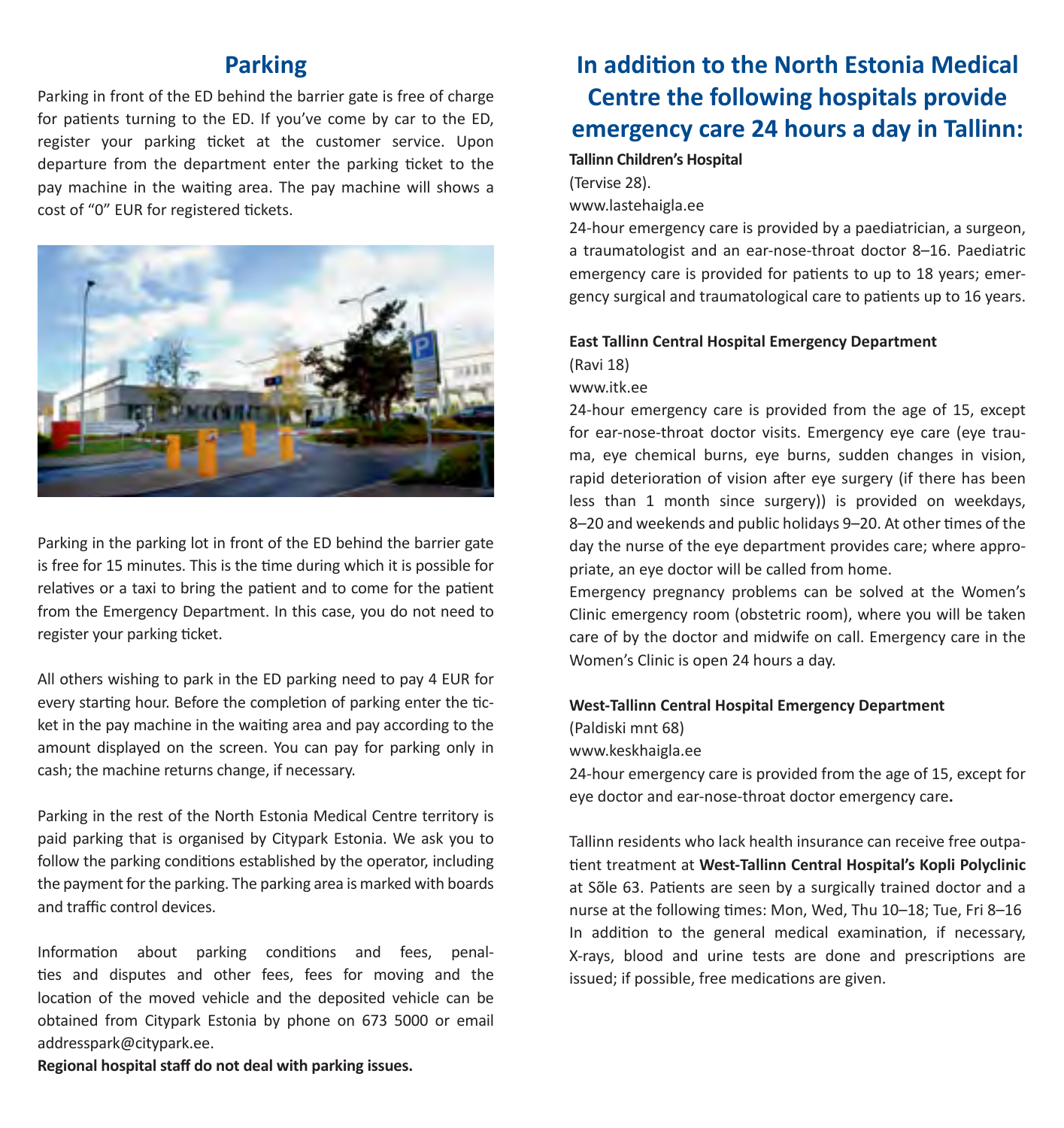## **Useful contacts**

**Emergency services 112** www.112.ee/hairekeskus

**Countrywide 24-hour medical counselling on the family doctor counselling phone 1220** www.1220.ee

**Intoxication information centre 24-hour helpline 16662** www.16662.ee

**Emotional support centre LIFELINE** www.eluliin.ee Support line in Estonian 655 8088 Support line in Russian 655 5688

**Estonian Health Insurance Fund helpline 13363** www.haigekassa.ee

**Ministry of Social Affairs**  www.sm.ee

**Health Board**  www.terviseamet.ee

**North Estonia Medical Centre helpline** 617 1300

**North Estonia Medical Centre Emergency Department helpline**  617 1369

Head of the Emergency Medicine Centre 617 2066

Head of the Emergency Department 617 1035

Senior doctor of the Emergency Department 617 1104

Head nurse of the Emergency Department 617 1098

## **Point Policing** the Little Regional Contract Regional Contract Regional Contract Regional Contract Regional Contract Regional Contract Regional Contract Regional Contract Regional Contract Regional Contract Regional Contr of the North Estonia Medical Centre **Chart for entering the ED**